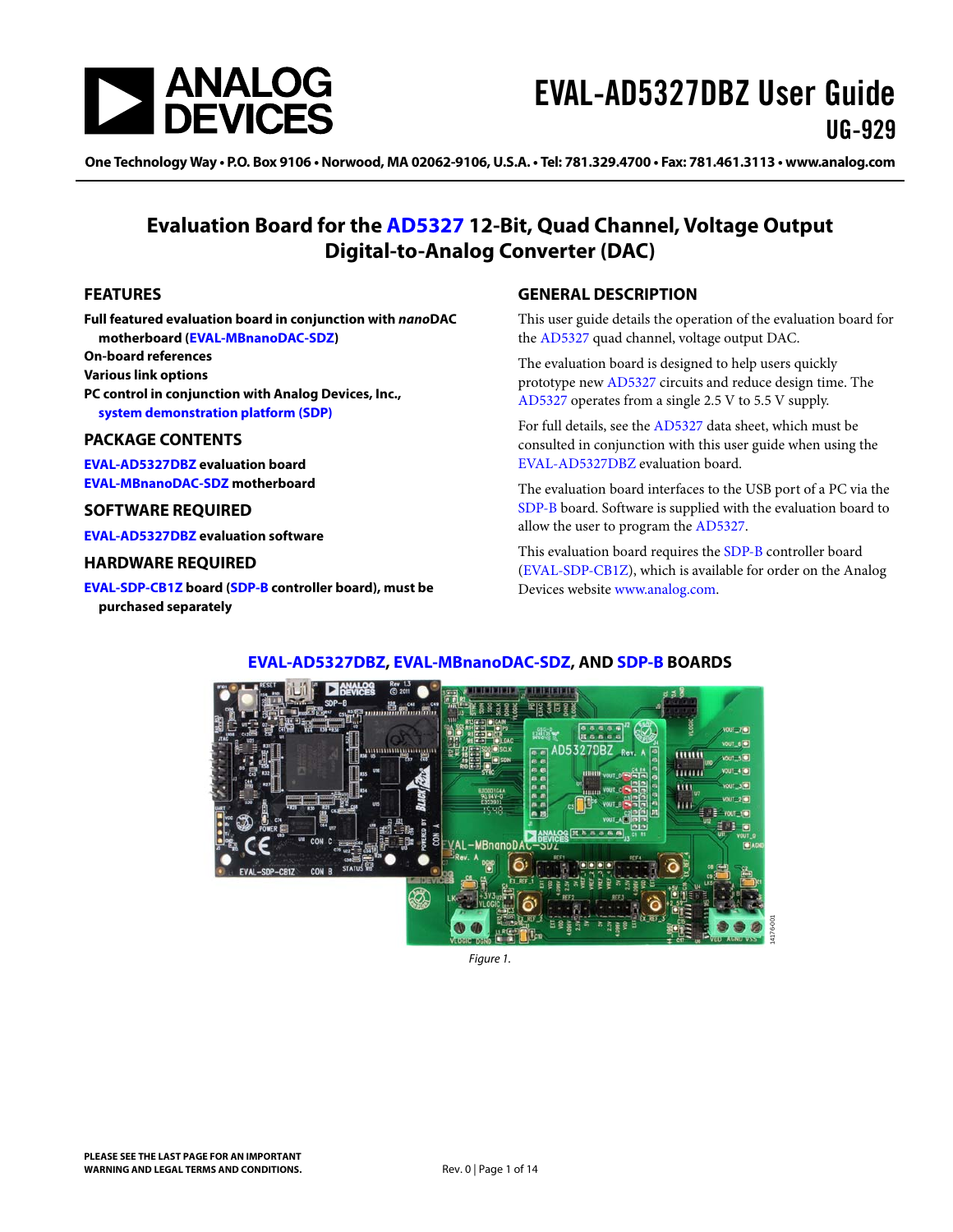# EVAL-AD5327DBZ User Guide

# **TABLE OF CONTENTS**

| EVAL-AD5327DBZ, EVAL-MBnanoDAC-SDZ, and |  |
|-----------------------------------------|--|
|                                         |  |
|                                         |  |
|                                         |  |
|                                         |  |

#### <span id="page-1-0"></span>**REVISION HISTORY**

3/2017-Revision 0: Initial Version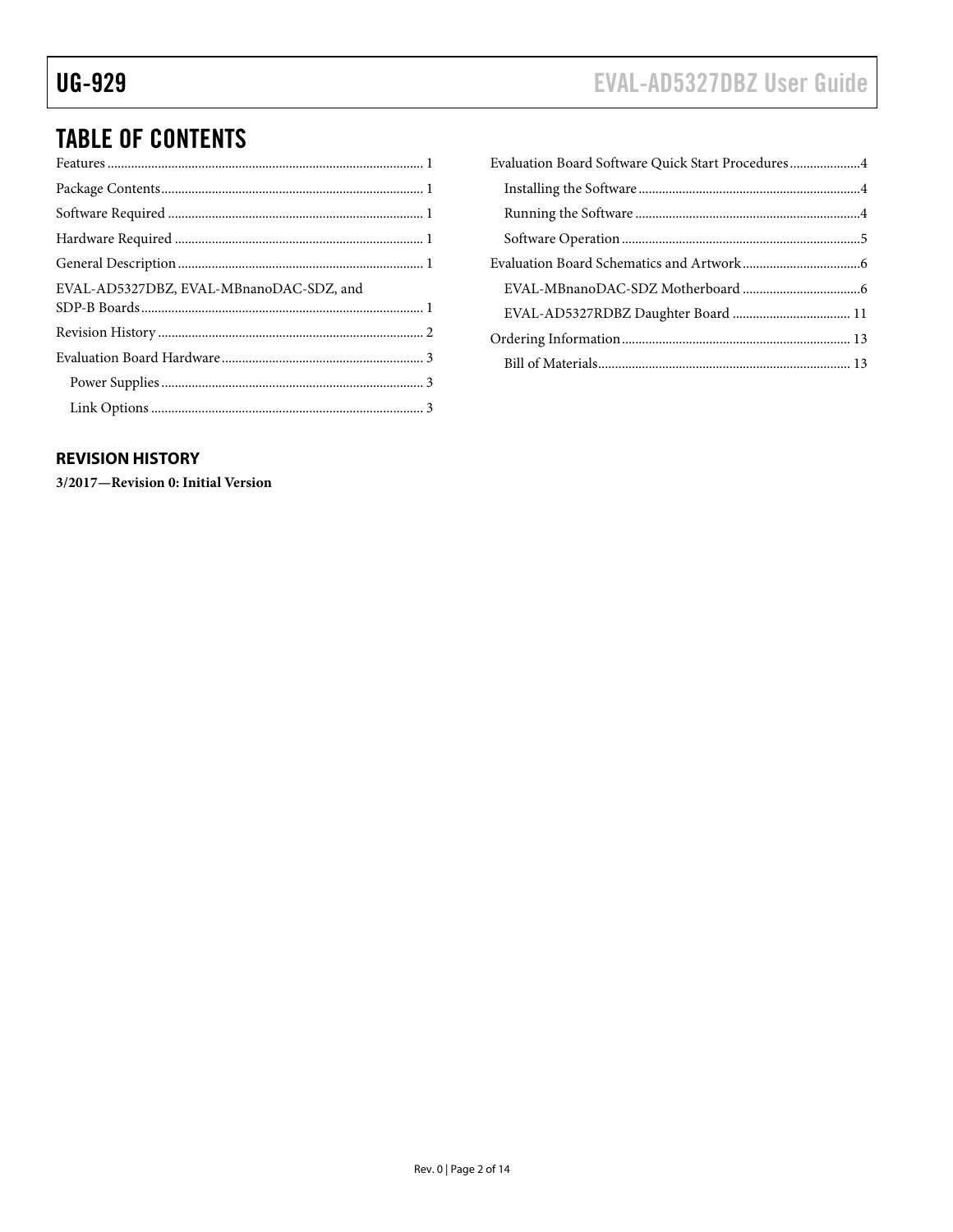### <span id="page-2-0"></span>EVALUATION BOARD HARDWARE **POWER SUPPLIES**

<span id="page-2-1"></span>The *nano*DAC[® EVAL-MBnanoDAC-SDZ](http://www.analog.com/EVAL-AD5327?doc=EVAL-AD5327DBZ-UG-929.pdf) motherboard supports single and dual power supplies.

The [EVAL-AD5327DBZ e](http://www.analog.com/EVAL-AD5327?doc=EVAL-AD5327DBZ-UG-929.pdf)valuation board can be powered either from th[e SDP-B p](http://www.analog.com/SDP-B?doc=EVAL-AD5327DBZ-UG-929.pdf)ort or externally by the J5 and J6 connectors, as described i[n Table 1.](#page-2-3) 

Both AGND and DGND inputs are provided on the board. The AGND and DGND planes are connected at one location on the [EVAL-MBnanoDAC-SDZ.](http://www.analog.com/EVAL-AD5327?doc=EVAL-AD5327DBZ-UG-929.pdf) It is recommended that AGND and DGND not be connected elsewhere in the system to avoid ground loop problems.

All supplies are decoupled to ground with 10 μF tantalum and 0.1 μF ceramic capacitors.

#### <span id="page-2-3"></span>**Table 1. Power Supply Connectors**

| <b>Connector No.</b> | Label         | <b>Voltage</b>                               |  |
|----------------------|---------------|----------------------------------------------|--|
| J5, Pin 1 (J5-1)     | VDD           | Analog positive power supply, $V_{DD}$       |  |
|                      |               | Single and dual supply, 5.5 V                |  |
| J5, Pin 2 (J5-2)     | AGND          | Analog ground                                |  |
| J5, Pin 3 (J5-3)     | VSS           | Analog negative power supply, Vss            |  |
|                      |               | Dual supply, -5.5 V                          |  |
| J6, Pin 1 (J6-1)     | <b>VLOGIC</b> | Digital supply from 1.8 V to V <sub>DD</sub> |  |
| J6, Pin 2 (J6-2)     | DGND          | Digital ground                               |  |

### <span id="page-2-2"></span>**LINK OPTIONS**

Various link options are incorporated in th[e EVAL-](http://www.analog.com/EVAL-AD5327?doc=EVAL-AD5327DBZ-UG-929.pdf)

[MBnanoDAC-SDZ](http://www.analog.com/EVAL-AD5327?doc=EVAL-AD5327DBZ-UG-929.pdf) and must be set for the required operating conditions before using the evaluation board[. Table 2 d](#page-2-4)escribes the positions of the links to control the evaluation board via the [SDP-B](http://www.analog.com/SDP-B?doc=EVAL-AD5327DBZ-UG-929.pdf) board using a PC and external power supplies. The functions of these link options are described in detail in [Table 3.](#page-2-5) 

The positions listed i[n Table 2](#page-2-4) and [Table 3 m](#page-2-5)atch the evaluation board imprints (se[e Figure 11\)](#page-8-0).

<span id="page-2-4"></span>

|  |  | Table 2. Link Options Setup for SDP-B Control (Default) |  |
|--|--|---------------------------------------------------------|--|
|--|--|---------------------------------------------------------|--|

| Link No.         | <b>Position</b> |
|------------------|-----------------|
| REF1             | 2.5V            |
| REF <sub>2</sub> | 2.5V            |
| REF3             | <b>EXT</b>      |
| REF4             | <b>EXT</b>      |
| LK <sub>5</sub>  |                 |
| LK6              | $+3V3$          |
| LK7              | B               |

#### <span id="page-2-5"></span>**Table 3. Link Functions**

| Link No.               | <b>Function</b>                                                                              |
|------------------------|----------------------------------------------------------------------------------------------|
| REF1, REF2, REF3, REF4 | These links select the reference source.                                                     |
|                        | Position EXT selects an off-board voltage reference via the appropriate EXT_REF_x connector. |
|                        | Position VDD selects V <sub>DD</sub> as the reference source.                                |
|                        | Position 4.096V selects the on-board 4.096 V reference as the reference source.              |
|                        | Position 2.5V selects the on-board 2.5 V reference as the reference source.                  |
|                        | Position 5V selects the on-board 5V reference as the reference source.                       |
| LK5                    | This link selects the positive DAC analog voltage source.                                    |
|                        | Position A selects the internal voltage source from the SDP-B board.                         |
|                        | Position B selects the internal voltage source 3.3 V from the ADP121on the motherboard.      |
|                        | Position C selects an external supply voltage, VDD.                                          |
| LK6                    | This link selects the VLOGIC voltage source.                                                 |
|                        | Position $+3\sqrt{3}$ selects the digital voltage source from the SDP-B board (3.3 V).       |
|                        | Position VLOGIC selects an external digital supply voltage VLOGIC.                           |
| LK7                    | This link selects the negative DAC analog voltage source.                                    |
|                        | Position A selects Vss.                                                                      |
|                        | Position B selects AGND.                                                                     |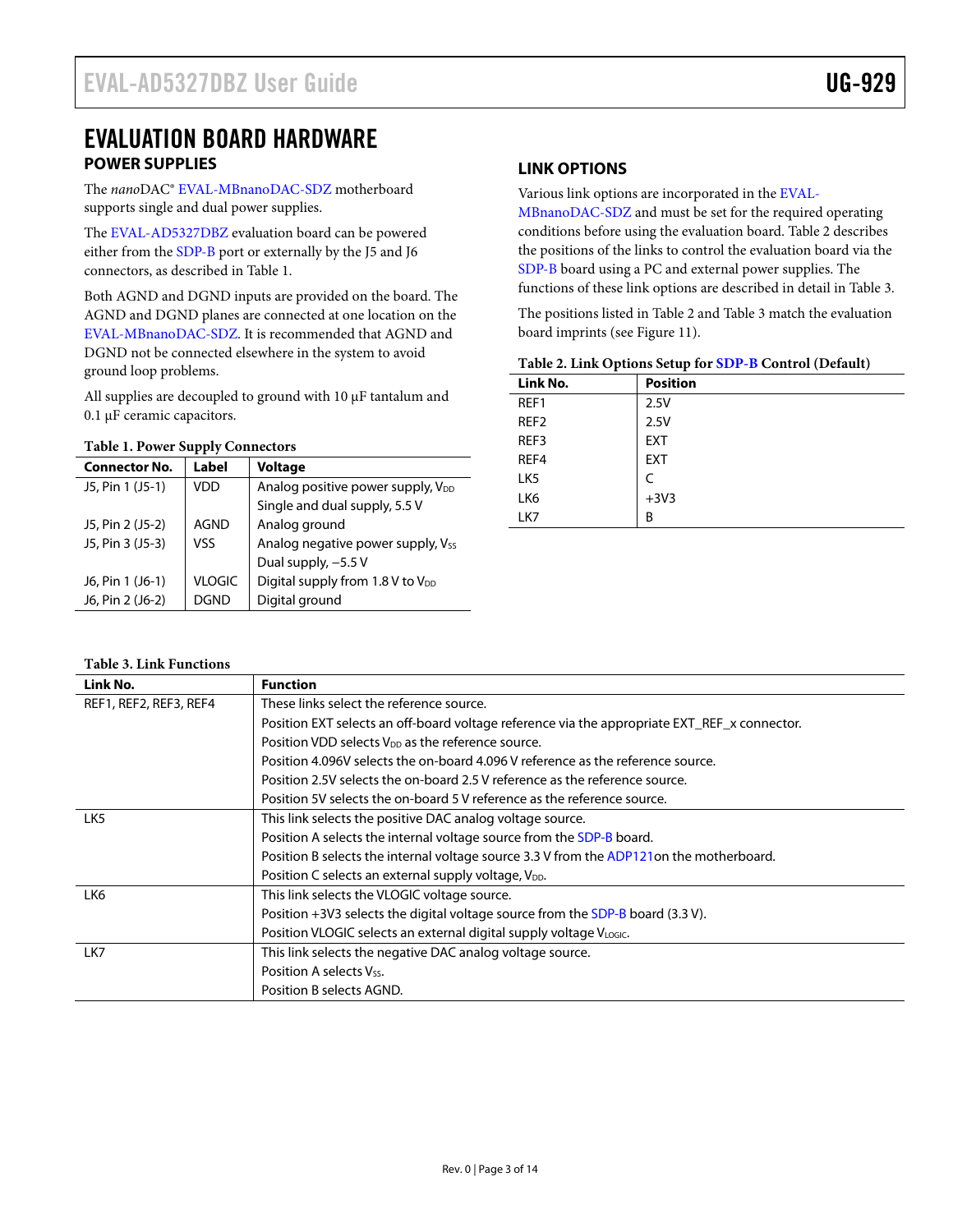14176-002

### <span id="page-3-0"></span>EVALUATION BOARD SOFTWARE QUICK START PROCEDURES **INSTALLING THE SOFTWARE**

<span id="page-3-1"></span>The [AD5327](http://www.analog.com/AD5327?doc=EVAL-AD5327DBZ-UG-929.pdf) evaluation software is compatible with Windows® Vista (64-bit/32-bit) and Windows 7 (64-bit/32-bit).

Install the software before connecting the [SDP-B](http://www.analog.com/SDP-B?doc=EVAL-AD5327DBZ-UG-929.pdf) board to the USB port of the PC to ensure that th[e SDP-B b](http://www.analog.com/SDP-B?doc=EVAL-AD5327DBZ-UG-929.pdf)oard is recognized when it connects to the PC.

To install th[e AD5327](http://www.analog.com/AD5327?doc=EVAL-AD5327DBZ-UG-929.pdf) evaluation software, take the following steps:

- 1. Start the Windows operating system.
- 2. Download the installation software from th[e EVAL-](http://www.analog.com/EVAL-AD5327?doc=EVAL-AD5327DBZ-UG-929.pdf)[AD5327DBZ](http://www.analog.com/EVAL-AD5327?doc=EVAL-AD5327DBZ-UG-929.pdf) evaluation board page.
- 3. Run the **setup.exe** file from the installer folder if it does not open automatically.
- 4. After the installation is complete, power up the evaluation board as described in th[e Power Supplies s](#page-2-1)ection.
- 5. Connect the [EVAL-AD5327DBZ e](http://www.analog.com/EVAL-AD5327?doc=EVAL-AD5327DBZ-UG-929.pdf)valuation board to the [SDP-B](http://www.analog.com/SDP-B?doc=EVAL-AD5327DBZ-UG-929.pdf) controller board and connect the [SDP-B b](http://www.analog.com/SDP-B?doc=EVAL-AD5327DBZ-UG-929.pdf)oard to the PC using the USB cable included in the evaluation kit.
- 6. When the software detects the [EVAL-AD5327DBZ,](http://www.analog.com/EVAL-AD5327?doc=EVAL-AD5327DBZ-UG-929.pdf)  proceed through any dialog boxes that appear to finalize the installation.

### <span id="page-3-2"></span>**RUNNING THE SOFTWARE**

To run the program, do the following:

- 1. Connect the evaluation board to th[e SDP-B b](http://www.analog.com/SDP-B?doc=EVAL-AD5327DBZ-UG-929.pdf)oard and connect the USB cable between th[e SDP-B b](http://www.analog.com/SDP-B?doc=EVAL-AD5327DBZ-UG-929.pdf)oard and the PC.
- 2. Power up the evaluation board as described in the [Power](#page-2-1)  [Supplies s](#page-2-1)ection.
- 3. From the **Start** menu, click **All Programs**, **Analog Devices**, **AD5328 Evaluation Software**.

If th[e SDP-B b](http://www.analog.com/SDP-B?doc=EVAL-AD5327DBZ-UG-929.pdf)oard is not connected to the USB port when the software is launched, a connectivity error displays (se[e Figure 2\)](#page-3-3). Connect the evaluation board to the USB port of the PC and wait a few seconds. When the [SDP-B](http://www.analog.com/SDP-B?doc=EVAL-AD5327DBZ-UG-929.pdf) board is detected, the display is updated (se[e Figure 3\)](#page-3-4).

Alternatively, the software can be used without an evaluation board. The software runs in simulation mode displaying expected outputs based on the input data. The main window of the [AD5327 e](http://www.analog.com/AD5327?doc=EVAL-AD5327DBZ-UG-929.pdf)valuation software then opens, as shown i[n Figure 4.](#page-4-1) 



<span id="page-3-3"></span>**Ex** Hardware Select  $\overline{\mathbf{x}}$ 1 matching system found. LED1 is flashing on matching board. Press Select to use this board. SDPB: EVAL-MBnanoDAC-SDZ ÷ Searching... Select Cancel 5-003 14176-003

<span id="page-3-4"></span>Figure 3. Hardware Select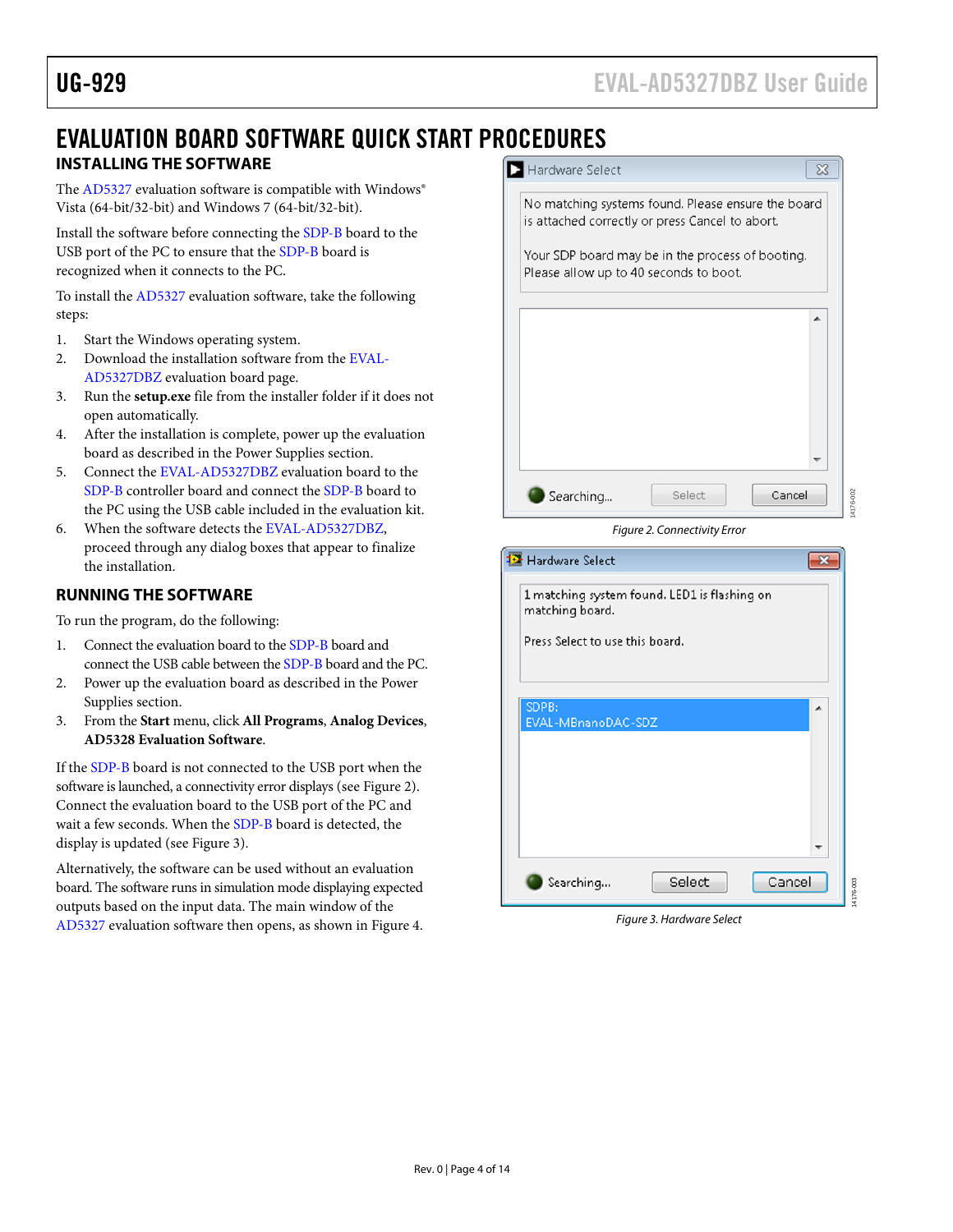## EVAL-AD5327DBZ User Guide Value Controller Controller Controller UG-929



Figure 4[. AD5327 E](http://www.analog.com/AD5327?doc=EVAL-AD5327DBZ-UG-929.pdf)valuation Board Software Main Window

#### <span id="page-4-1"></span><span id="page-4-0"></span>**SOFTWARE OPERATION**

The software for th[e AD5327 a](http://www.analog.com/AD5327?doc=EVAL-AD5327DBZ-UG-929.pdf)llows the user to program values to the input and DAC registers of each DAC individually.

#### **Write to Input Register**

Click **Write to Input Register** to load the code of the input data control to the input register of the selected DAC in the **DAC Selection** box.

#### **LDAC Control**

Click **Pulse LDAC** to bring the LDAC pin low and then back to high. Doing this copies the data from the input registers to the DAC registers, and the outputs update accordingly.

Alternatively, set the LDAC pin high or low by clicking **HIGH** or **LOW** in the **LDAC** box.

#### **Power-Down Control**

The selected DAC on the **DAC Selection** box can be powered down individually. Click the blue progressive disclosure button on the **POWER-DOWN LOGIC block** to access the **Powerdown Config** window, as shown i[n Figure 5.](#page-4-2) When the power-down setting for the DAC is selected, click **OK** to write the appropriate values to th[e AD5327.](http://www.analog.com/AD5327?doc=EVAL-AD5327DBZ-UG-929.pdf) 



Figure 5. **Powerdown Config** Window

#### <span id="page-4-2"></span>**Gain Control**

The gain of all the DACs is set simultaneously. Click the blue progressive disclosure button on the **GAIN- SELECT LOGIC** block to access the **Gain Control** window. Select **X1** in the **GAIN** box for a full-scale output of 2.5 V, or select **X2** for a fullscale output of 5 V.

| Gain C     |  |
|------------|--|
| GAIN       |  |
| $\odot$ X1 |  |
| © X2       |  |
|            |  |
| ОΚ         |  |

Figure 6. **Gain Control** Window

14176-006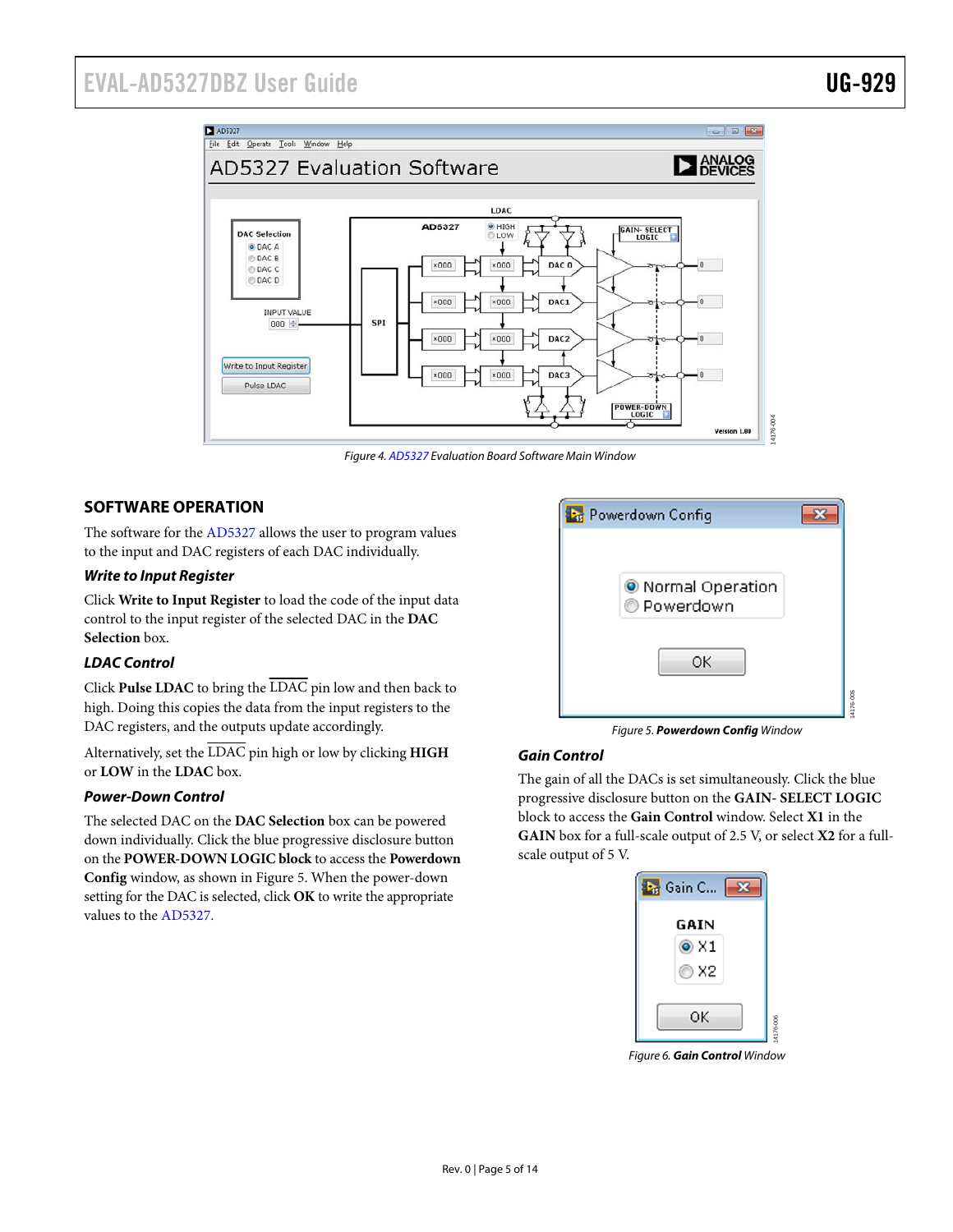## <span id="page-5-0"></span>EVALUATION BOARD SCHEMATICS AND ARTWORK

<span id="page-5-1"></span>**[EVAL-MBnanoDAC-SDZ](http://www.analog.com/EVAL-AD5327?doc=EVAL-AD5327DBZ-UG-929.pdf) MOTHERBOARD**

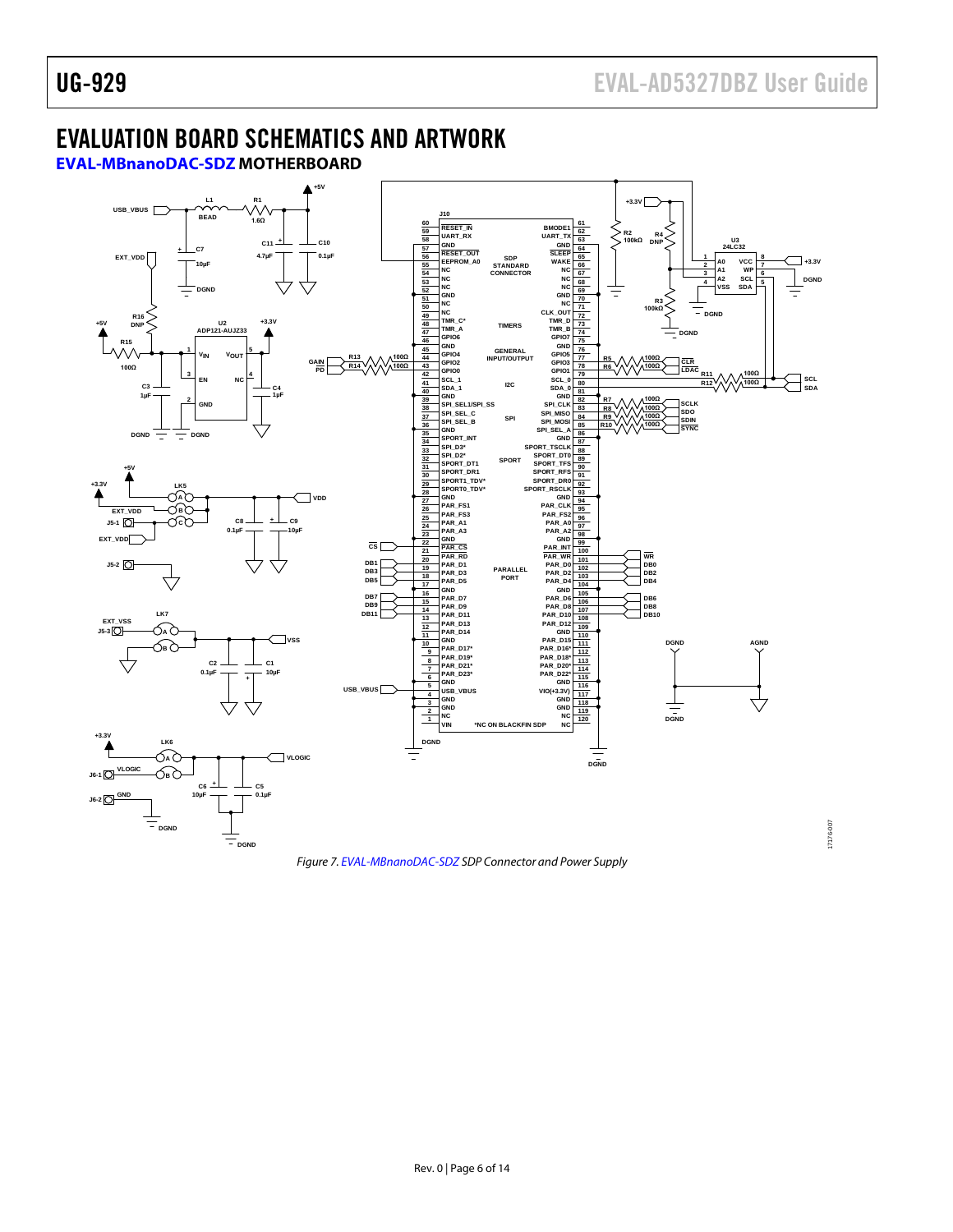# EVAL-AD5327DBZ User Guide Value Controller Controller Controller Controller Controller Controller Controller Controller Controller Controller Controller Controller Controller Controller Controller Controller Controller Con



*Figure 8[. EVAL-MBnanoDAC-SDZ](http://www.analog.com/EVAL-AD5327?doc=EVAL-AD5327DBZ-UG-929.pdf) Reference Voltage Selector Circuit*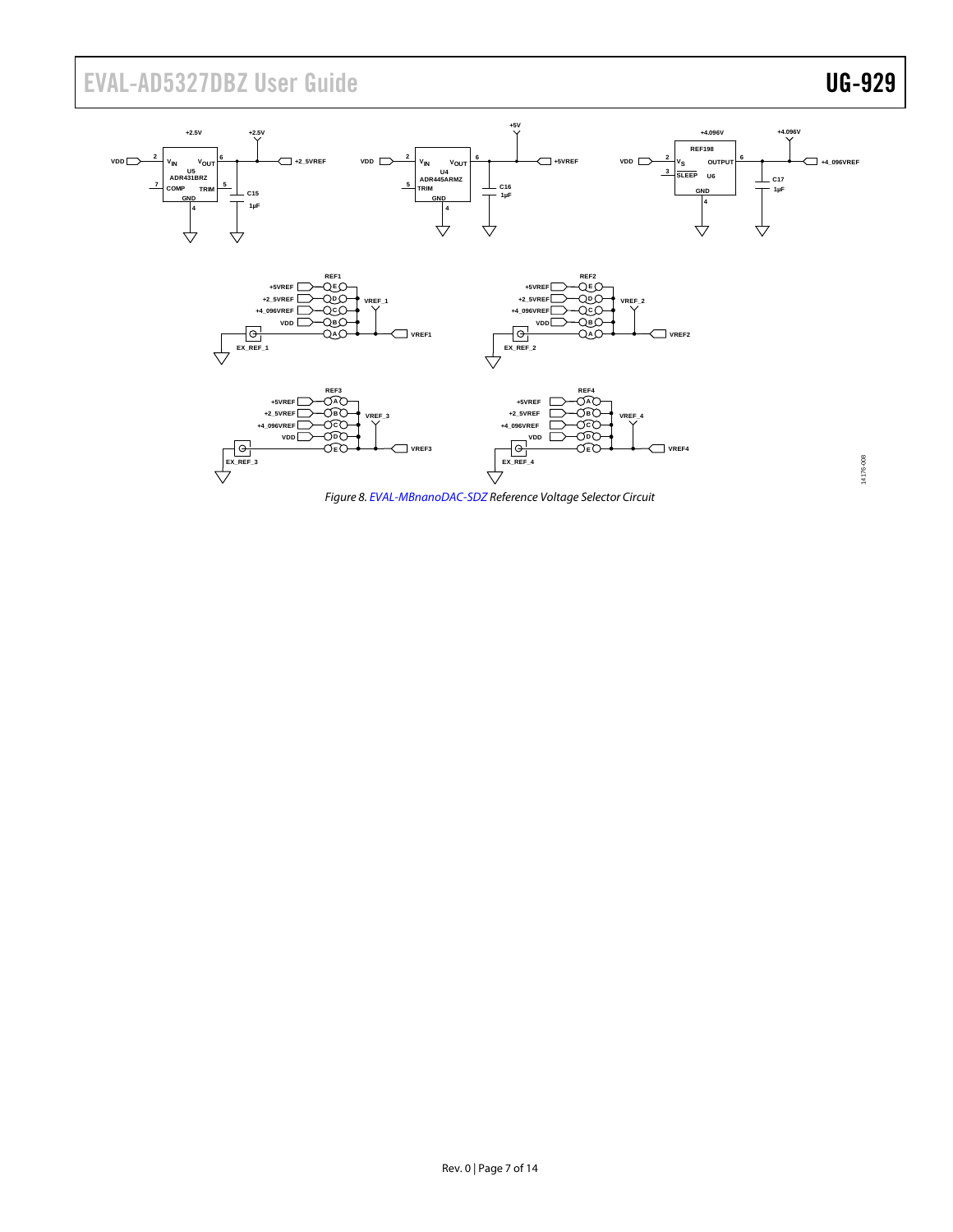

![](_page_7_Figure_3.jpeg)

14176-009 14176-009

*Figure 9[. EVAL-MBnanoDAC-SDZ](http://www.analog.com/EVAL-AD5327?doc=EVAL-AD5327DBZ-UG-929.pdf) Connectors t[o EVAL-AD5327DBZ](http://www.analog.com/EVAL-AD5327?doc=EVAL-AD5327DBZ-UG-929.pdf) Serial Interface*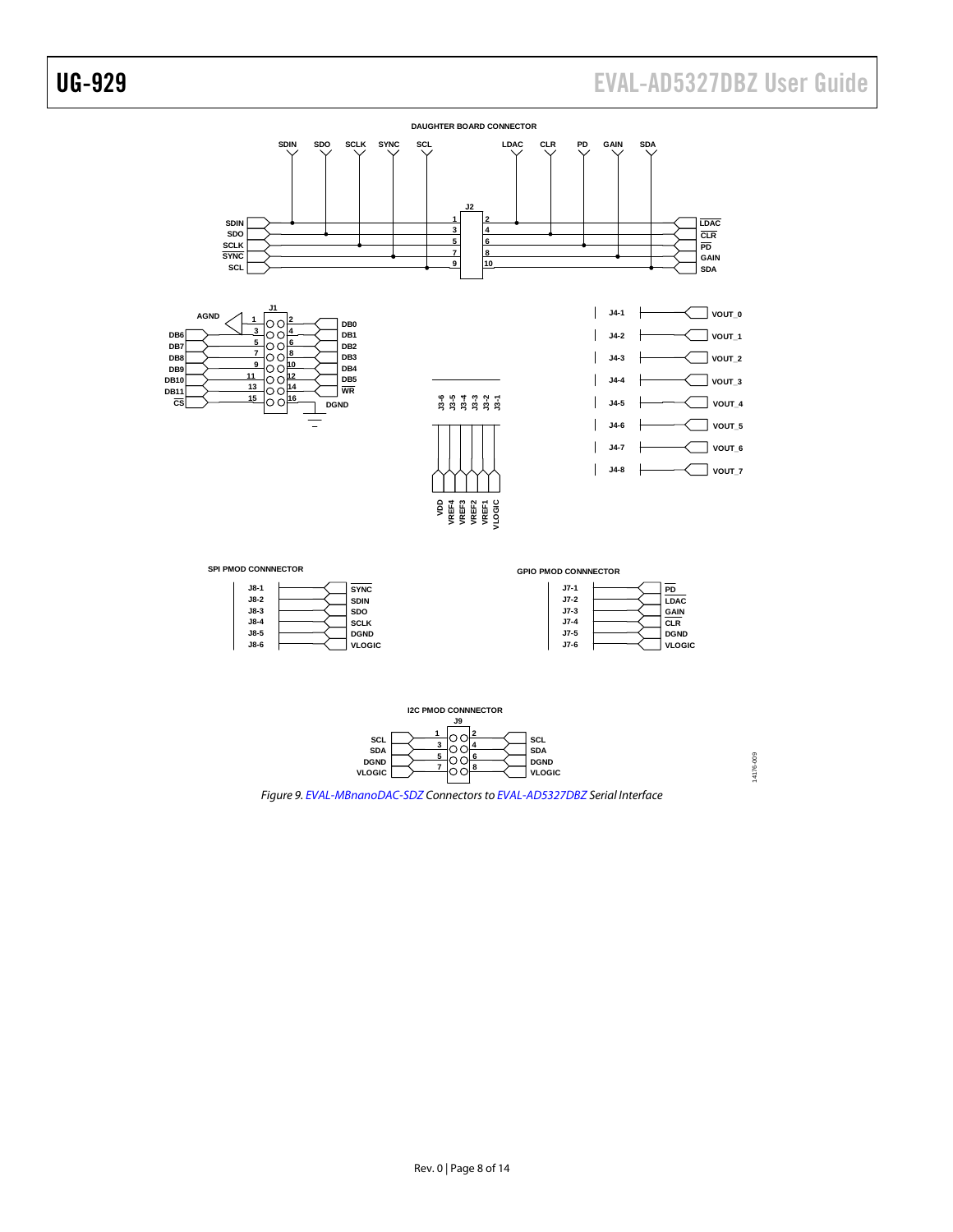# EVAL-AD5327DBZ User Guide Value UG-929

14176-010

14176-010

![](_page_8_Figure_2.jpeg)

*Figure 10[. EVAL-MBnanoDAC-SDZO](http://www.analog.com/EVAL-AD5327?doc=EVAL-AD5327DBZ-UG-929.pdf)utput Amplifier Circuit*

![](_page_8_Figure_4.jpeg)

<span id="page-8-0"></span>*Figure 11[. EVAL-MBnanoDAC-SDZ](http://www.analog.com/EVAL-AD5327?doc=EVAL-AD5327DBZ-UG-929.pdf) Component Placement*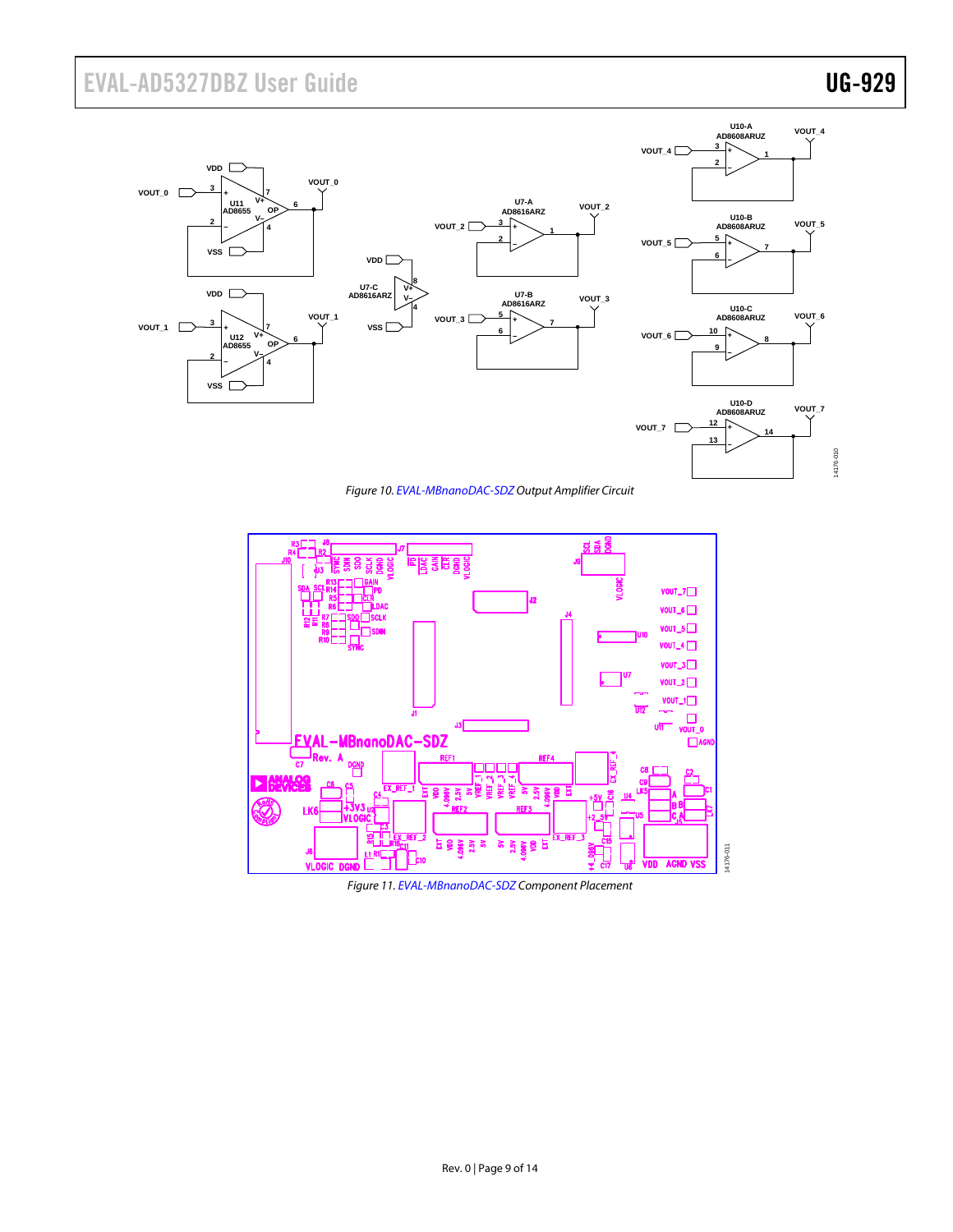# UG-929 EVAL-AD5327DBZ User Guide

![](_page_9_Figure_2.jpeg)

*Figure 12[. EVAL-MBnanoDAC-SDZ](http://www.analog.com/EVAL-AD5327?doc=EVAL-AD5327DBZ-UG-929.pdf) Top Side Routing*

![](_page_9_Figure_4.jpeg)

*Figure 13[. EVAL-MBnanoDAC-SDZ](http://www.analog.com/EVAL-AD5327?doc=EVAL-AD5327DBZ-UG-929.pdf) Bottom Side Routing*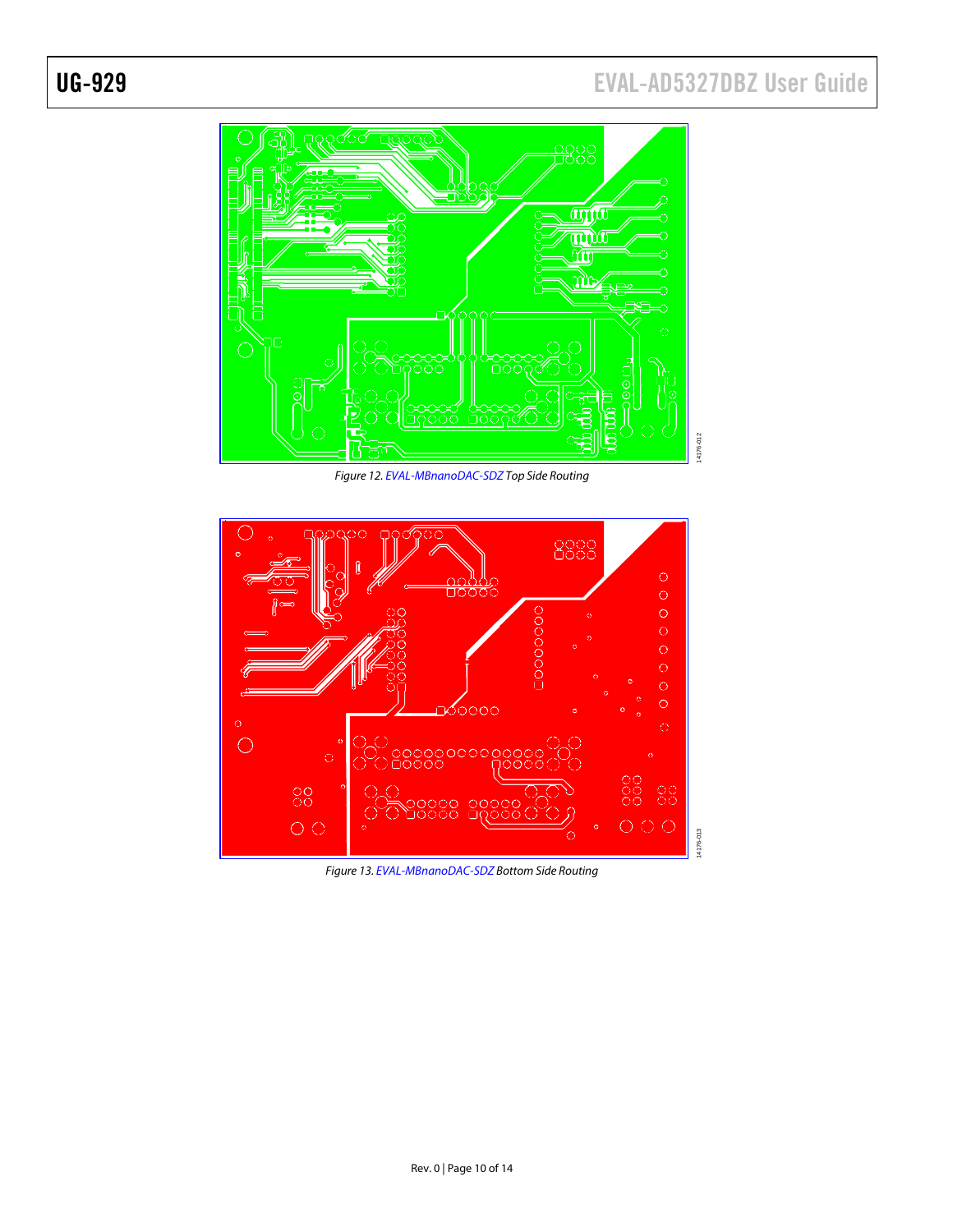### <span id="page-10-0"></span>**[EVAL-AD5327RDBZ](http://www.analog.com/EVAL-AD5327RDBZ?doc=EVAL-AD5327-UG-XXX.pdf) DAUGHTER BOARD**

![](_page_10_Figure_3.jpeg)

*Figure 14[. EVAL-AD5327RDBZ](http://www.analog.com/EVAL-AD5327RDBZ?doc=EVAL-AD53127-UG-XXX.pdf) Daughter Board Schematic*

![](_page_10_Figure_5.jpeg)

*Figure 15[. EVAL-AD5327RDBZ](http://www.analog.com/EVAL-AD5327RDBZ?doc=EVAL-AD53127-UG-XXX.pdf) Component Placement*

![](_page_10_Figure_7.jpeg)

*Figure 16[. EVAL-AD5327DBZ](http://www.analog.com/EVAL-AD5327DBZ?doc=EVAL-AD5327DBZ-UG-929.pdf) Top Side Routing*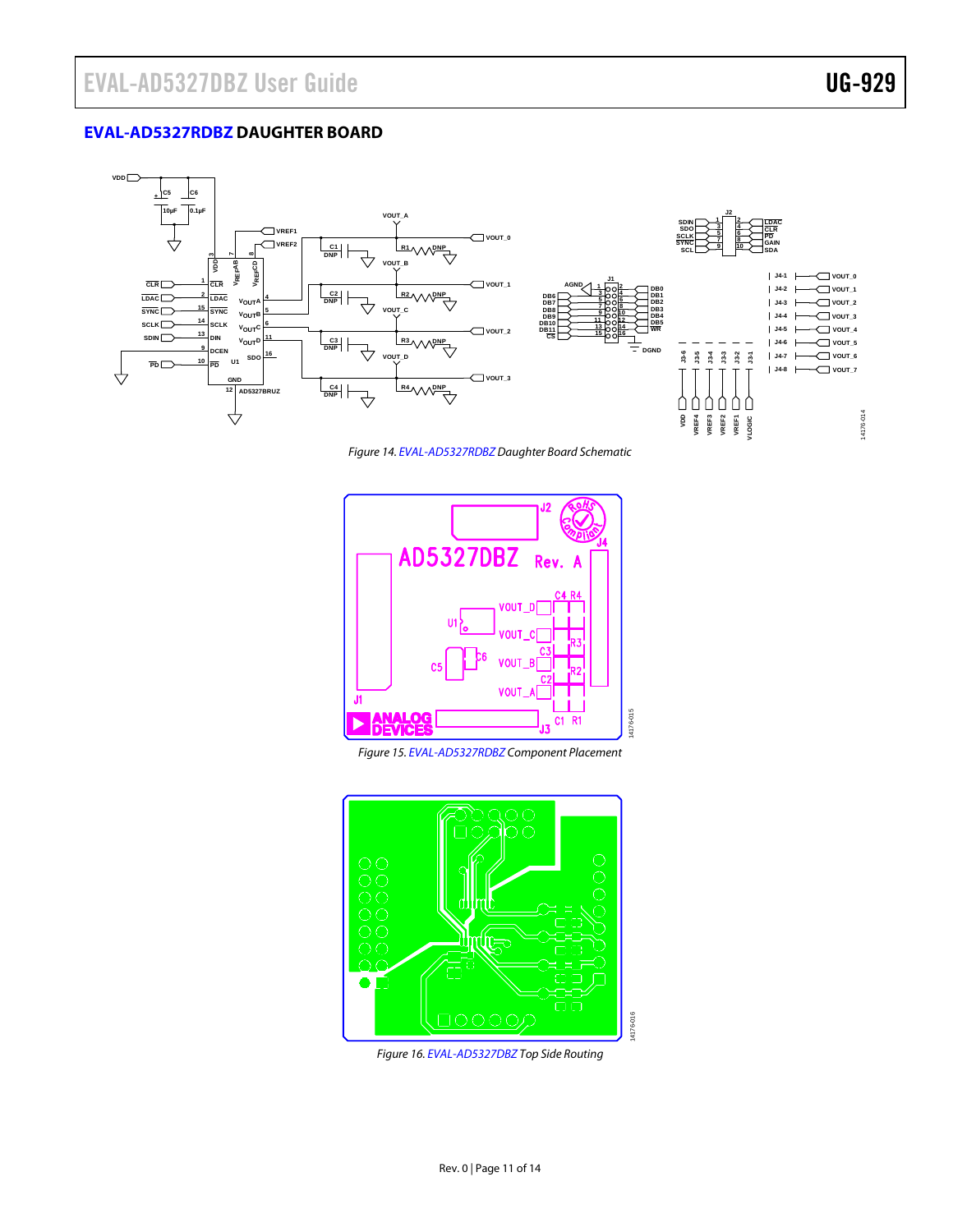![](_page_11_Picture_2.jpeg)

*Figure 17[. EVAL-AD5327DBZ](http://www.analog.com/EVAL-AD5327DBZ?doc=EVAL-AD5327DBZ-UG-929.pdf) Bottom Side Routing*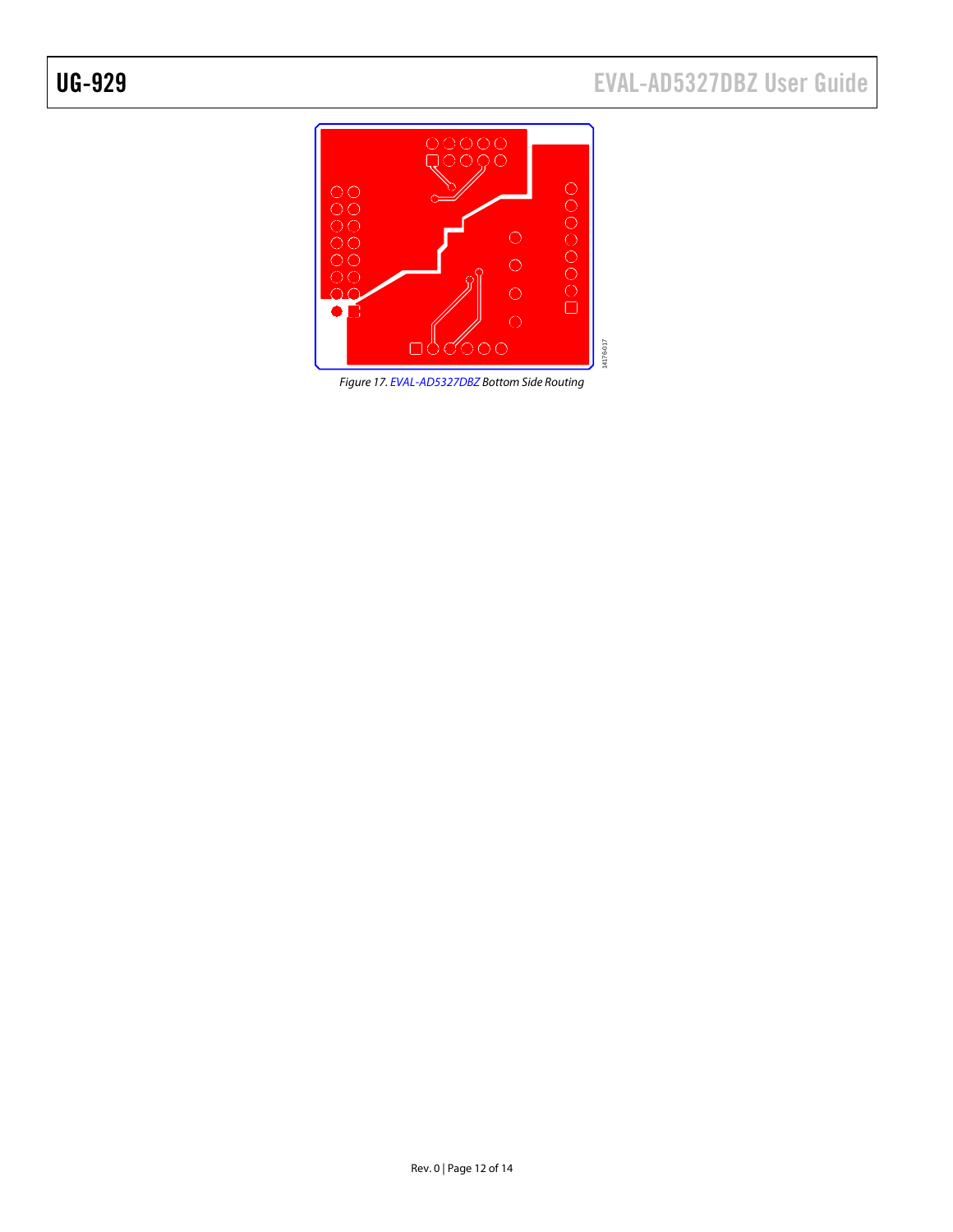### <span id="page-12-1"></span><span id="page-12-0"></span>ORDERING INFORMATION **BILL OF MATERIALS**

**Table 4. Motherboard**

| Qty            | <b>Reference Designator</b>     | <b>Description</b>                                         | Stock Code/Part Number <sup>1, 2</sup> |
|----------------|---------------------------------|------------------------------------------------------------|----------------------------------------|
| $\overline{4}$ | C1, C6, C7, C9                  | 6.3 V, tantalum capacitor (Case A), 10 $\mu$ F, $\pm$ 20%  | FEC 1190107                            |
| 7              | C2, C5, C8, C10, C15, C16, C17  | 50 V, X7R, ceramic capacitor, 0.1 µF, ±10%                 | FEC 1759122                            |
| 2              | C3, C4                          | 10 V, X5R, ceramic capacitor, 1 µF, ±10%                   | GRM188R61A105KA61D                     |
| 1              | C11                             | 6.3 V, tantalum capacitor (Case A), 4.7 µF, ±20%           | FEC 1432350                            |
| 4              | EXT_REF_1 to EXT_REF_4          | Straight PCB mount SMB jack, 50 $\Omega$                   | FEC 1206013                            |
|                | J1                              | Header, 2.54 mm, $2 \times 8$ -way                         | FEC 2308428                            |
|                | J2                              | Header, 2.54 mm, $2 \times$ 5-way                          | FEC 9689583                            |
| 3              | J3, J7, J8                      | Header, 2.54 mm, $1 \times 6$ -way                         | FEC 9689508                            |
|                | J4                              | Header, 2.54 mm, $1 \times 8$ -way                         | FEC 1766172                            |
|                | J5                              | 3-pin terminal block                                       | FEC 1667472                            |
|                | J6                              | 2-pin terminal block                                       | FEC 151789                             |
|                | J9                              | Header, 2.54 mm, $2 \times 4$ -way                         | FEC 1667509                            |
|                | J10                             | 120-way connector                                          | FEC 1324660                            |
|                | L1                              | Inductor, SMD, 600 $\Omega$                                | FEC 9526862                            |
|                | LK <sub>5</sub>                 | 6-pin $(3 \times 2)$ , 0.1 inch header and shorting block  | FEC 148-535 and 150-411 (36-pin strip) |
| 2              | <b>LK6, LK7</b>                 | 4-pin $(2 \times 2)$ , 0.1 inch header and shorting block  | FEC 148-535 and 150-411 (36-pin strip) |
| 4              | REF1, REF2, REF3, REF4          | 10-pin $(5 \times 2)$ , 0.1 inch header and shorting block | FEC 1022227 and 150-411                |
|                | R1                              | Resistor, surge, 1.6 $\Omega$ , 1%, 0603                   | FEC 1627674                            |
| $\overline{2}$ | R <sub>2</sub> , R <sub>3</sub> | SMD resistor, 100 k $\Omega$ , 1%, 0603                    | FEC 9330402                            |
| 11             | <b>R5 to R15</b>                | SMD resistor, 100 $\Omega$ , 1%, 0603                      | FEC 9330364                            |
|                | U <sub>2</sub>                  | 3.3 V linear regulator                                     | Analog Devices ADP121-AUJZ33R7         |
|                | U <sub>3</sub>                  | 32 kb <sup>2</sup> C serial EEPROM                         | FEC 1331330                            |
|                | U <sub>4</sub>                  | 5 V reference, 8-lead MSOP                                 | <b>Analog Devices ADR445ARMZ</b>       |
|                | U <sub>5</sub>                  | Ultralow noise XFET <sup>®</sup> voltage reference         | <b>Analog Devices ADR431BRZ</b>        |
|                | U <sub>6</sub>                  | 4.096 V reference                                          | <b>Analog Devices REF198ESZ</b>        |
|                | $U$ 7                           | Dual op amp                                                | Analog Devices AD8616ARZ               |
|                | U10                             | Quad op amp                                                | Analog Devices AD8608ARMZ              |
| $\overline{2}$ | U11, U12                        | Op amp                                                     | Analog Devices AD8655ARMZ              |

<sup>1</sup> FEC refers to Farnell electronic component distributors.

<sup>2</sup> GRM refers to Murata manufacturing company.